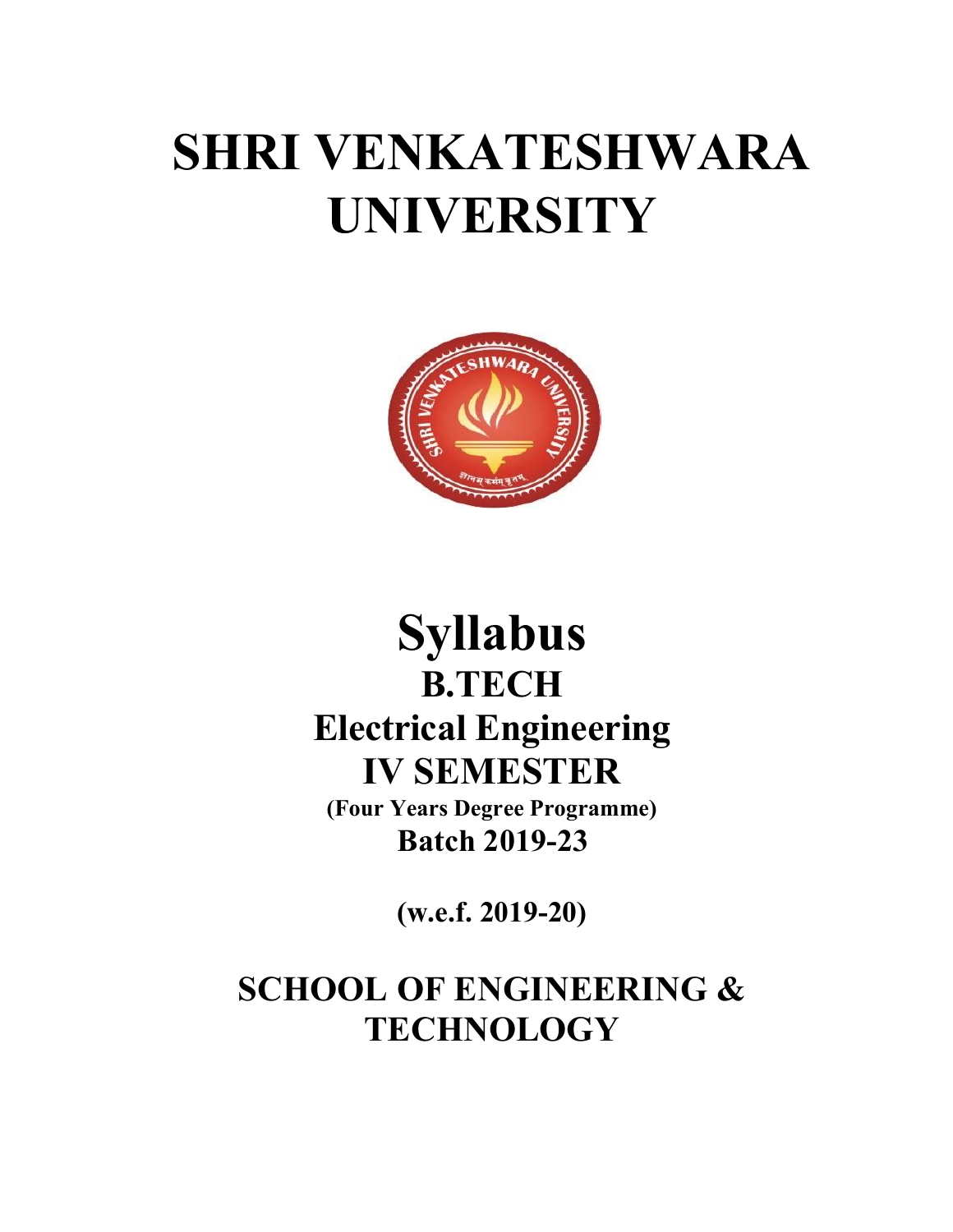# Electrical Engineering SEMESTER- IV

| SI<br>$\bullet$             | Subject<br>Codes | <b>Subject</b>                                      |                | <b>Periods</b>   |                  |                  |              | <b>Evaluation Scheme</b> |                 |    | End<br><b>Semester</b> | Tota            | <b>Credit</b>  |
|-----------------------------|------------------|-----------------------------------------------------|----------------|------------------|------------------|------------------|--------------|--------------------------|-----------------|----|------------------------|-----------------|----------------|
| $\mathbf N$<br>$\mathbf{0}$ |                  |                                                     | ${\bf L}$      | $\mathbf T$      | $\mathbf{P}$     | CT               | <b>TA</b>    | Tota<br>$\mathbf{l}$     | P<br>S          | TE | ${\bf P}$<br>${\bf E}$ | 1               |                |
| $\mathbf{1}$                | <b>SEE-401</b>   | Power Electronics                                   | $\overline{3}$ | $\boldsymbol{0}$ | $\mathbf{0}$     | 20               | 10           | 30                       |                 | 70 |                        | 100             | $\vert$ 3      |
|                             | <b>SEE-402</b>   | <b>Electrical Machines</b><br>$- \, \mathrm{II}$    | $\overline{3}$ | $\boldsymbol{0}$ | $\overline{0}$   | 20               | $ 10\rangle$ | $ 30\rangle$             |                 | 70 |                        | 100             | 3              |
| $\mathfrak{Z}$              | <b>SEE-403</b>   | Digital<br>Electronics                              | $\overline{3}$ | $\boldsymbol{0}$ | $\overline{0}$   | 20               | 10           | 30                       |                 | 70 |                        | 100             | 13             |
| $\overline{4}$              | <b>SEE-404</b>   | Electromagnetic<br>Fields                           | $\overline{3}$ | $\mathbf{1}$     | $\boldsymbol{0}$ | 20               | 10           | 30                       |                 | 70 |                        | 100             | $\overline{4}$ |
| 5                           | <b>SEE-405</b>   | <b>Electrical Circuit</b><br>Analysis               | $\overline{3}$ | $\mathbf{1}$     | $\overline{0}$   | 20               | 10           | 30                       |                 | 70 |                        | 100             | $\overline{4}$ |
| 6                           | <b>SEE-406</b>   | Signals and Systems                                 | $\overline{2}$ | $\mathbf{1}$     |                  | $0\;\;20$        | 10           | 30                       |                 | 70 |                        | 100             | $\overline{3}$ |
| $\tau$                      | <b>SEE-411</b>   | Power Electronics<br>Lab                            | $\Omega$       | $\overline{0}$   | $\overline{2}$   |                  |              |                          | 25              |    | $\overline{25}$        | $\overline{50}$ | $\mathbf{1}$   |
| 8                           | <b>SEE-412</b>   | <b>Electrical Machines</b><br>$-$ II Lab            | $\theta$       | $\boldsymbol{0}$ | $\overline{2}$   |                  |              |                          | $\overline{25}$ |    | $\overline{25}$        | 50              | $\mathbf{1}$   |
| 9                           | <b>SEE-413</b>   | Digital Electronics<br>Lab                          | $\theta$       | $\overline{0}$   | $\overline{2}$   |                  |              |                          | $\overline{25}$ |    | $\overline{25}$        | 50              | $\mathbf{1}$   |
| 10                          | <b>SNM-101</b>   | Environmental<br>Science                            | $\overline{3}$ | $\overline{0}$   |                  | $0\overline{20}$ | $ 10\rangle$ | $\overline{30}$          |                 | 70 |                        |                 | $\theta$       |
|                             |                  |                                                     |                |                  |                  |                  |              |                          |                 |    |                        | 750             | 23             |
|                             |                  | Environmental Science - Noncredit Mandatory courses |                |                  |                  |                  |              |                          |                 |    |                        |                 |                |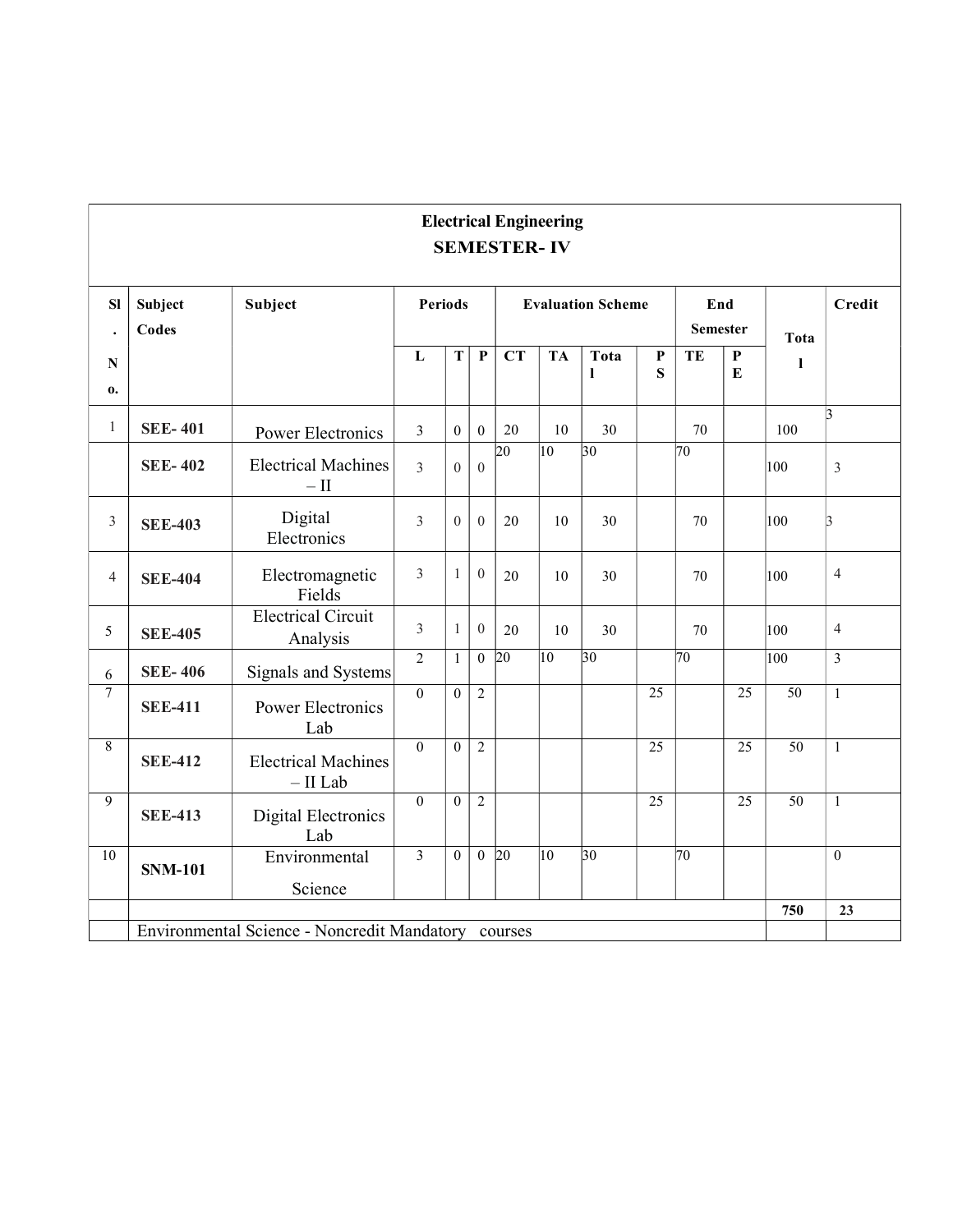| <b>SEE-404</b> | <b>Electromagnetic Fields</b> | 3L:1T:0P | 4 credits |
|----------------|-------------------------------|----------|-----------|
|                |                               |          |           |

At the end of the course, students will demonstrate the ability

- To understand the basic laws of electromagnetism.
- To obtain the electric and magnetic fields for simple configurations under static conditions.
- To analyse time varying electric and magnetic fields.
- To understand Maxwell's equation in different forms and different media.
- To understand the propagation of EM waves.

This course shall have Lectures and Tutorials. Most of the students find difficult to visualize electric and magnetic fields. Instructors may demonstrate various simulation tools to visualize electric and magnetic fields in practical devices like transformers, transmission lines and machines.

# Module 1: Review of Vector Calculus (6 hours)

Vector algebra- addition, subtraction, components of vectors, scalar and vector multiplications, triple products, three orthogonal coordinate systems (rectangular, cylindrical and spherical). Vector calculus- differentiation, partial differentiation, integration, vector operator del, gradient, divergence and curl; integral theorems of vectors. Conversion of a vector from one coordinate system to another.

#### Module 2: Static Electric Field (6 Hours)

Coulomb's law, Electric field intensity, Electrical field due to point charges. Line, Surface and Volume charge distributions. Gauss law and its applications. Absolute Electric potential, Potential difference, Calculation of potential differences for different configurations. Electric dipole, Electrostatic Energy and Energy density.

#### Module 3: Conductors, Dielectrics and Capacitance (6 Hours)

Current and current density, Ohms Law in Point form, Continuity of current, Boundary conditions of perfect dielectric materials. Permittivity of dielectric materials, Capacitance, Capacitance of a two wire line, Poisson's equation, Laplace's equation, Solution of Laplace and Poisson's equation, Application of Laplace's and Poisson's equations.

#### Module 4: Static Magnetic Fields (6 Hours)

Biot-Savart Law, Ampere Law, Magnetic flux and magnetic flux density, Scalar and Vector Magnetic potentials. Steady magnetic fields produced by current carrying conductors.

#### Module 5: Magnetic Forces, Materials and Inductance (6 Hours)

Force on a moving charge, Force on a differential current element, Force between differential current elements, Nature of magnetic materials, Magnetization and permeability, Magnetic boundary conditions, Magnetic circuits, inductances and mutual inductances.

#### Module 6: Time Varying Fields and Maxwell's Equations (6 Hours)

Faraday's law for Electromagnetic induction, Displacement current, Point form of Maxwell's equation, Integral form of Maxwell's equations, Motional Electromotive forces. Boundary Conditions.

# Module 7: Electromagnetic Waves (6 Hours)

Derivation of Wave Equation, Uniform Plane Waves, Maxwell's equation in Phasor form, Wave equation in Phasor form, Plane waves in free space and in a homogenous material. Wave equation for a conducting medium, Plane waves in lossy dielectrics, Propagation in good conductors, Skin effect. Poynting theorem.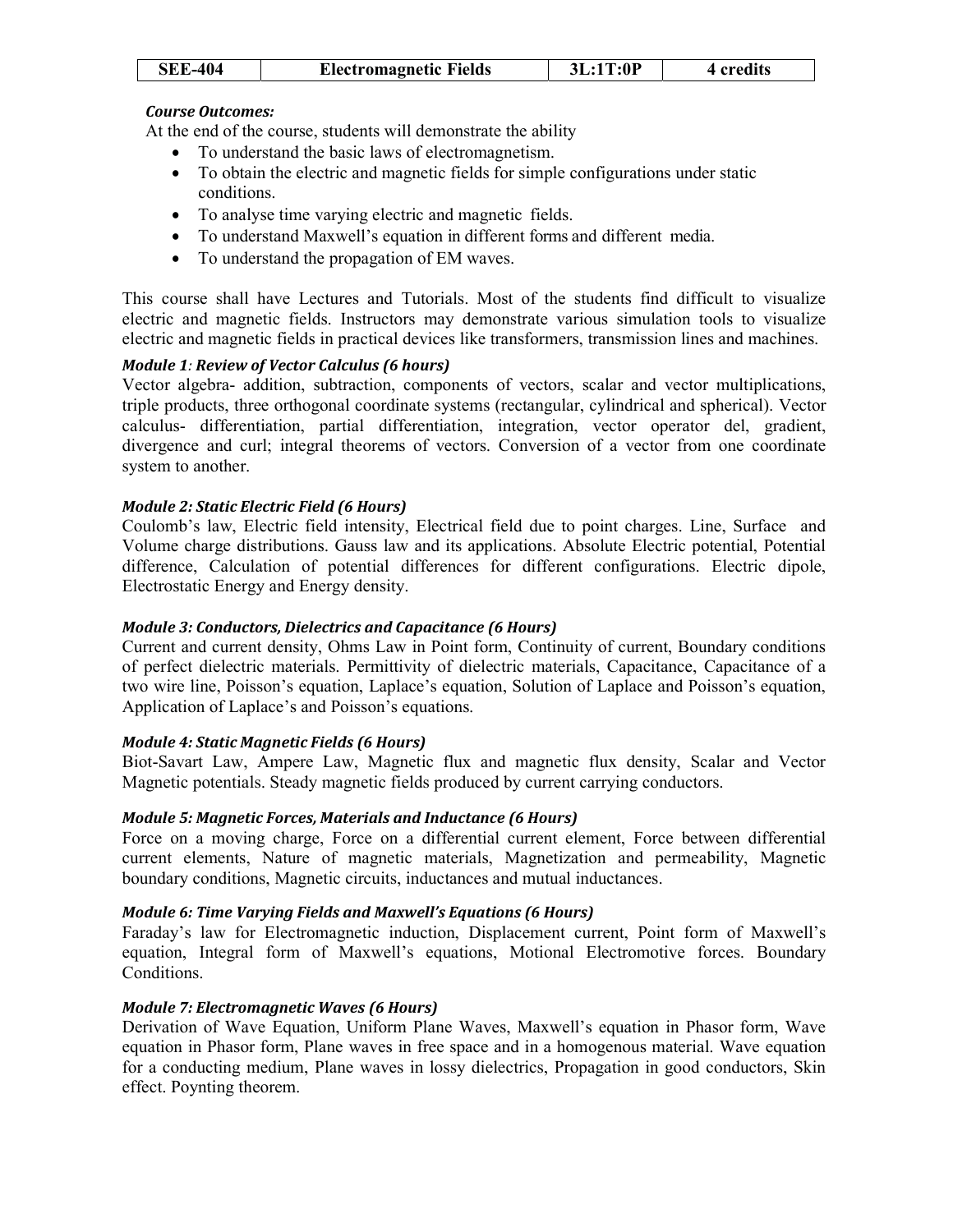#### Text / References:

- 1. M. N. O. Sadiku, "Elements of Electromagnetics", Oxford University Publication, 2014.
- 2. A. Pramanik, "Electromagnetism Theory and applications", PHI Learning Pvt. Ltd, New Delhi, 2009.
- 3. A. Pramanik, "Electromagnetism-Problems with solution", Prentice Hall India, 2012.
- 4. G. W. Carter, "The electromagnetic field in its engineering aspects", Longmans, 1954.
- 5. W. J. Duffin, "Electricity and Magnetism", McGraw Hill Publication, 1980.
- 6. W. J. Duffin, " Advanced Electricity and Magnetism", McGraw Hill, 1968.
- 7. E. G. Cullwick, "The Fundamentals of Electromagnetism" , Cambridge University Press, 1966.
- 8. B. D. Popovic, "Introductory Engineering Electromagnetics", Addison-Wesley Educational Publishers, International Edition, 1971.
- 9. W. Hayt, "Engineering Electromagnetics", McGraw Hill Education, 2012. ---------------------------------------------------------------------------------------------------------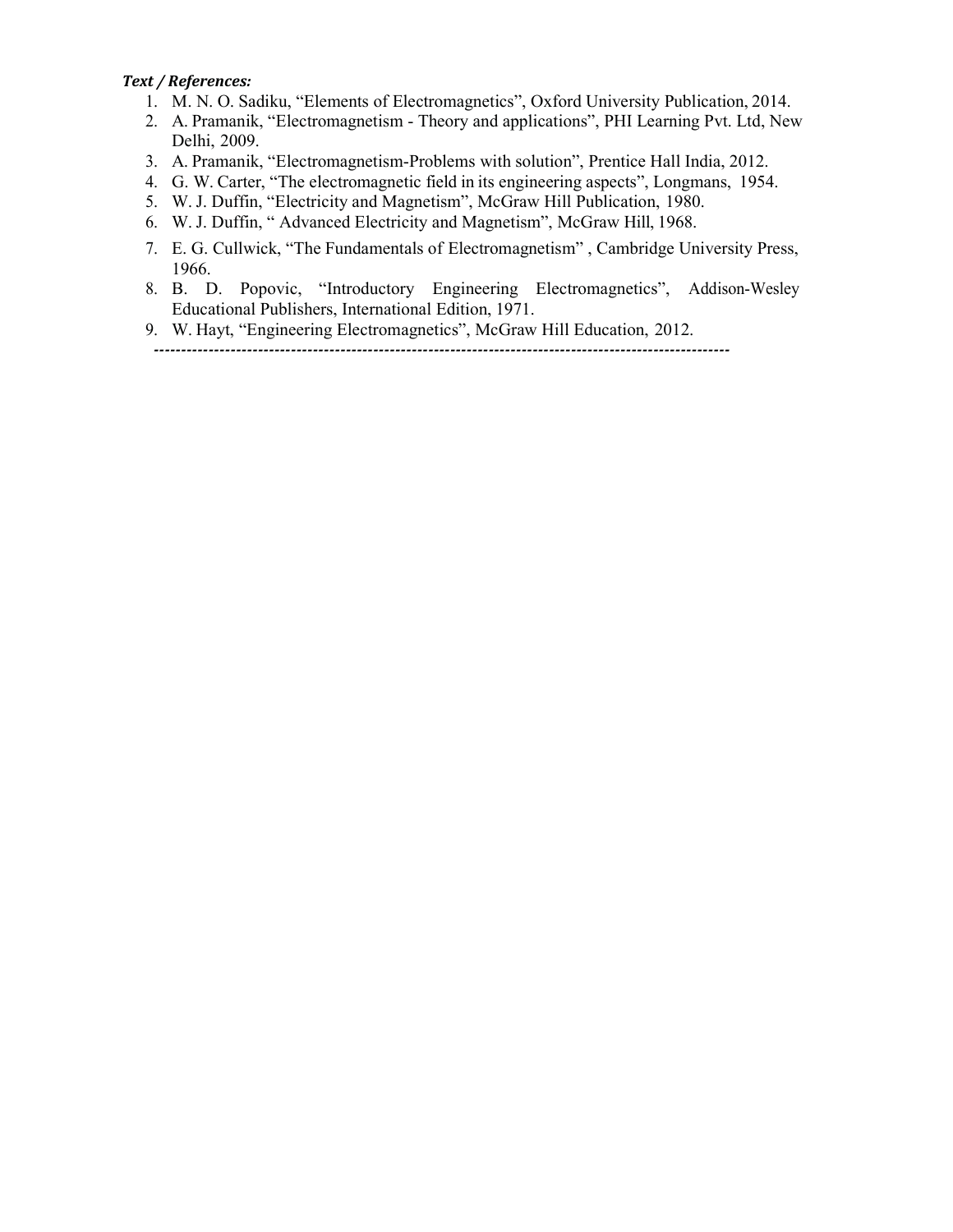| <b>SEE-405</b> | <b>Electrical Circuit Analysis</b> | 3L:1T:0P | 4 credits |
|----------------|------------------------------------|----------|-----------|
|----------------|------------------------------------|----------|-----------|

At the end of this course, students will demonstrate the ability to

- Apply network theorems for the analysis of electrical circuits.
- Obtain the transient and steady-state response of electrical circuits.
- Analyse circuits in the sinusoidal steady-state (single-phase and three-phase).
- Analyse two port circuit behavior.

# Module 1: Network Theorems (10 Hours)

Superposition theorem, Thevenin theorem, Norton theorem, Maximum power transfer theorem, Reciprocity theorem, Compensation theorem. Analysis with dependent current and voltage sources. Node and Mesh Analysis. Concept of duality and dual networks.

# Module 2: Solution of First and Second order networks (8 Hours)

Solution of first and second order differential equations for Series and parallel R-L, R-C, R- L-C circuits, initial and final conditions in network elements, forced and free response, time constants, steady state and transient state response.

# Module 3: Sinusoidal steady state analysis (8 Hours)

Representation of sine function as rotating phasor, phasor diagrams, impedances and admittances, AC circuit analysis, effective or RMS values, average power and complex power. Three-phase circuits. Mutual coupled circuits, Dot Convention in coupled circuits, Ideal Transformer.

# Module 4: Electrical Circuit Analysis Using Laplace Transforms (8 Hours)

Review of Laplace Transform, Analysis of electrical circuits using Laplace Transform for standard inputs, convolution integral, inverse Laplace transform, transformed network with initial conditions. Transfer function representation. Poles and Zeros. Frequency response (magnitude and phase plots), series and parallel resonances

# Module 5: Two Port Network and Network Functions (6 Hours)

Two Port Networks, terminal pairs, relationship of two port variables, impedance parameters, admittance parameters, transmission parameters and hybrid parameters, interconnections of two port networks.

# Text / References:

- 2. M. E. Van Valkenburg, "Network Analysis", Prentice Hall, 2006.
- 3. D. Roy Choudhury, " Networks and Systems", New Age International Publications, 1998.
- 4. W. H. Hayt and J. E. Kemmerly, " Engineering Circuit Analysis" , McGraw Hill Education, 2013.
- 5. C. K. Alexander and M. N. O. Sadiku, " Electric Circuits", McGraw Hill Education, 2004.
- 6. K. V. V. Murthy and M. S. Kamath, " Basic Circuit Analysis", Jaico Publishers, 1999.

----------------------------------------------------------------------------------------------------------------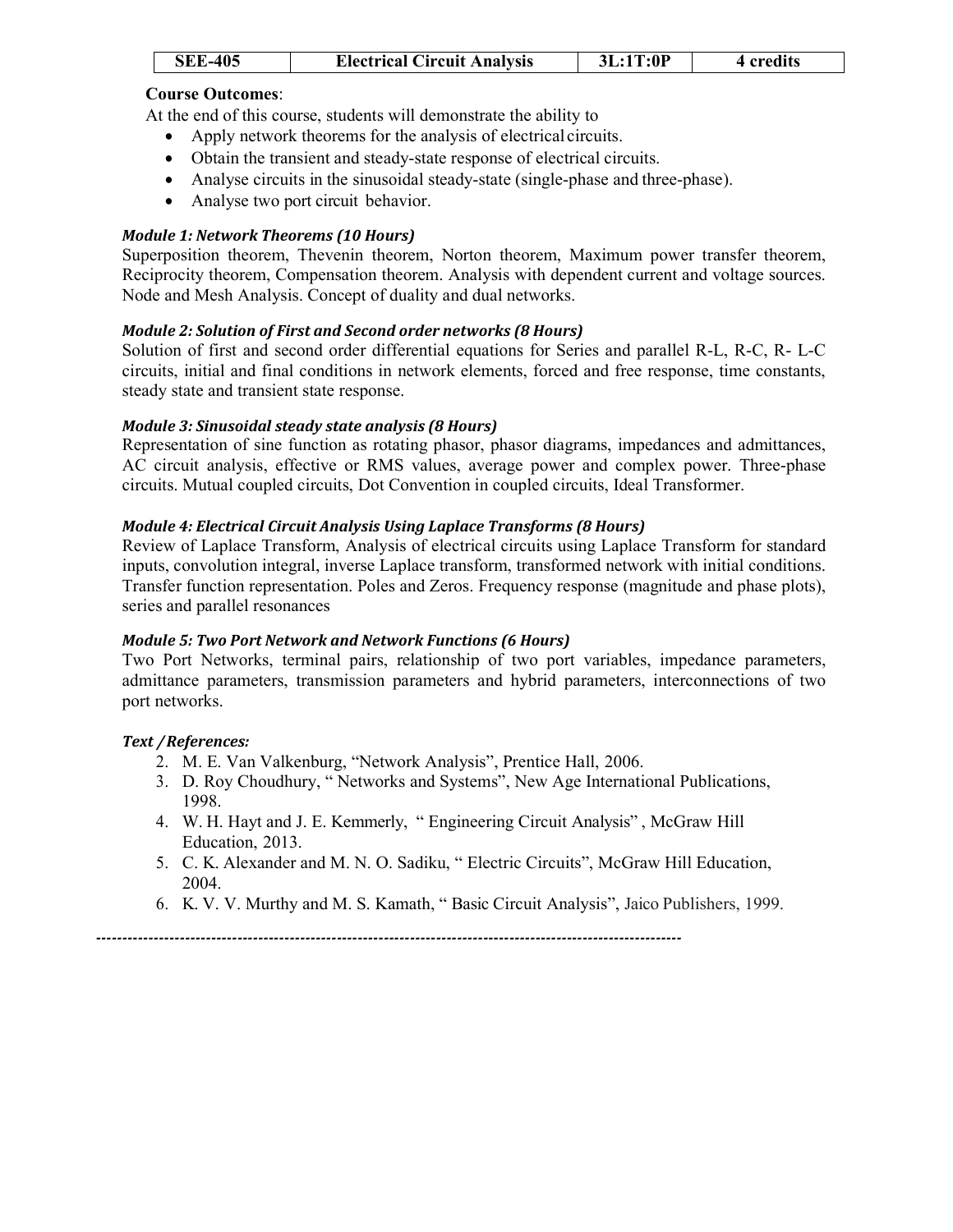| <b>SEE-403</b> | <b>Digital Electronics</b> | 3L:0T:0P | 3 credits |
|----------------|----------------------------|----------|-----------|
|                |                            |          |           |

Course Outcomes: At the end of this course, students will demonstrate the ability to

- Understand working of logic families and logic gates.
- Design and implement Combinational and Sequential logic circuits.
- Understand the process of Analog to Digital conversion and Digital to Analog conversion.
- Be able to use PLDs to implement the given logical problem.

# Module 1:Fundamentals of Digital Systems and logic families (7Hours)

Digital signals, digital circuits, AND, OR, NOT, NAND, NOR and Exclusive-OR operations, Boolean algebra, examples of IC gates, number systems-binary, signed binary, octal hexadecimal number, binary arithmetic, one's and two's complements arithmetic, codes, error detecting and correcting codes, characteristics of digital lCs, digital logic families, TTL, Schottky TTL and CMOS logic, interfacing CMOS and TTL, Tri- state logic.

# Module 2: Combinational Digital Circuits (7Hours)

Standard representation for logic functions, K-map representation, simplification of logic functions using K-map, minimization of logical functions. Don't care conditions, Multiplexer, De-Multiplexer/Decoders, Adders, Subtractions, BCD arithmetic, carry look ahead adder, serial adder, ALU, elementary ALU design, popular MSI chips, digital comparator, parity checker/generator, code converters, priority encoders, decoders/drivers for display devices, Q-M method of function realization.

# Module 3: Sequential circuits and systems(7Hours)

A 1-bit memory, the circuit properties of Bistable latch, the clocked SR flip flop, J- K-T and Dtypesflipflops,applicationsofflipflops,shiftregisters,applicationsofshiftregisters,serial to parallel converter, parallel to serial converter, ring counter, sequence generator, ripple(Asynchronous) counters, synchronous counters, counters design using flip flops, special counter IC's, asynchronous sequential counters, applications of counters.

# Module 4: A/D and D/A Converters (7Hours)

Digital to analog converters: weighted resistor/converter, R-2R Ladder D/A converter, specifications for D/A converters, examples of D/A converter ICs, sample and hold circuit, analog to digital converters: quantization and encoding, parallel comparator A/D converter, successive approximation A/D converter, counting A/D converter, dual slope A/D converter, A/D converter using o frequency and voltage o time conversion, specifications of A/D converters, example of A/D converter ICs

Module 5: Semiconductor memories and Programmable logic devices. (7Hours) Memory organization and operation, expanding memory size, classification and characteristics of memories, sequential memory, read only memory (ROM), read and write memory(RAM), content addressable memory (CAM), charge de coupled device memory (CCD), commonly used memory chips, ROM as a PLD, Programmable logic array, Programmable array logic, complex Programmable logic devices (CPLDS), Field Programmable Gate Array (FPGA).

# Text/References:

- 1. R. P. Jain, "Modern Digital Electronics", McGraw Hill Education, 2009.
- 2. M. M. Mano, "Digital logic and Computer design", Pearson Education India, 2016.
- 3. A. Kumar, "Fundamentals of Digital Circuits", Prentice Hall India, 2016.

# BEE-412: Digital Electronics Laboratory (0:0:2 – 1 credit)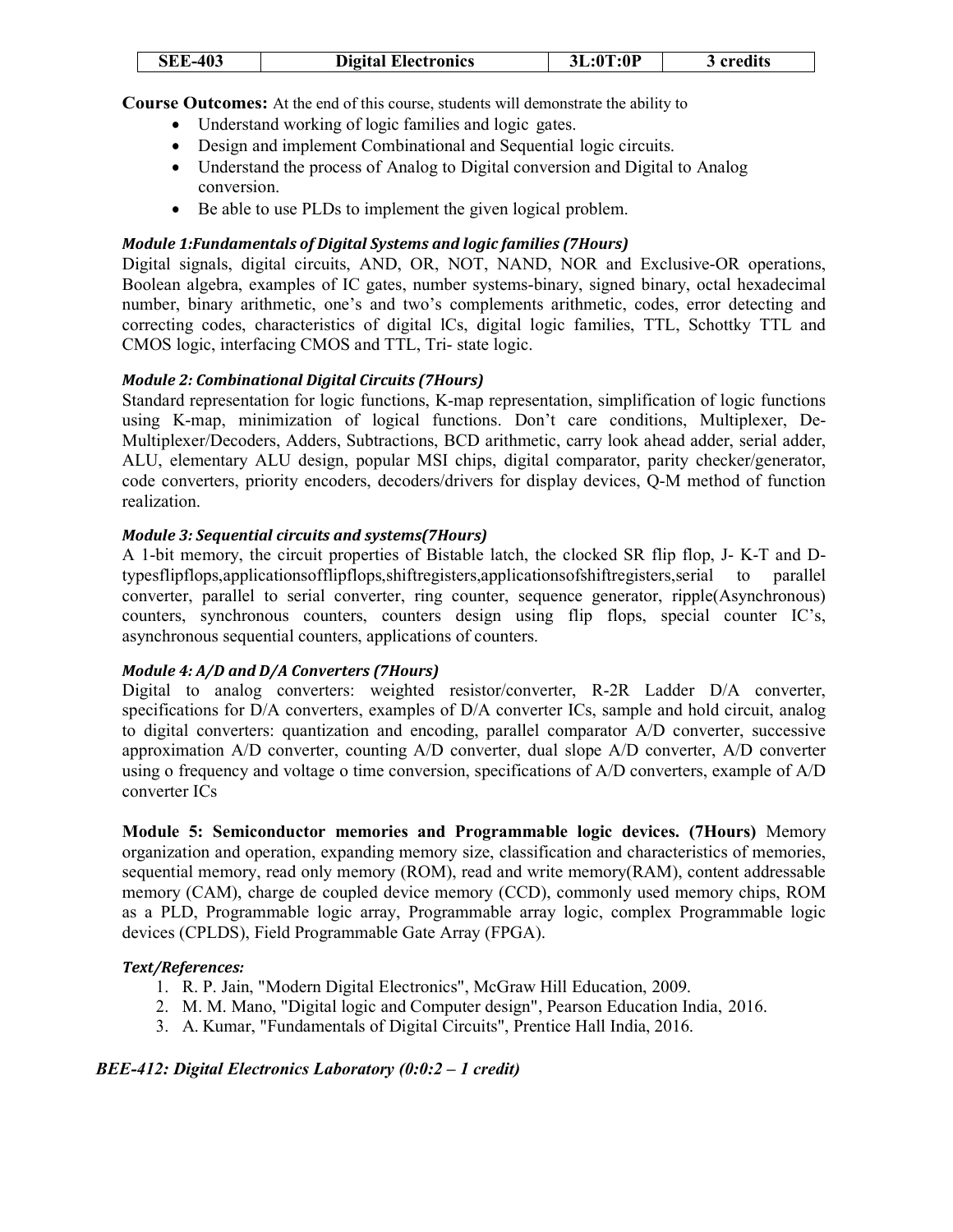| <b>SEE-402</b> | <b>Electrical Machines – II</b> | 3L:0T:0P | 3 credits |  |
|----------------|---------------------------------|----------|-----------|--|
|                |                                 |          |           |  |

At the end of this course, students will demonstrate the ability to

- Understand the concepts of rotating magnetic fields.
- Understand the operation of ac machines.
- Analyse performance characteristics of ac machines.

# Module 1: Fundamentals of AC machine windings (8 Hours)

Physical arrangement of windings in stator and cylindrical rotor; slots for windings; singleturn coil - active portion and overhang; full-pitch coils, concentrated winding, distributed winding, winding axis, 3D visualization of the above winding types, Air-gap MMF distribution with fixed current through winding - concentrated and distributed, Sinusoidally distributed winding, winding distribution factor

# Module 2: Pulsating and revolving magnetic fields (4 Hours)

Constant magnetic field, pulsating magnetic field - alternating current in windings with spatial displacement, Magnetic field produced by a single winding - fixed current and alternating current

Pulsating fields produced by spatially displaced windings, Windings spatially shifted by 90 degrees, Addition of pulsating magnetic fields, Three windings spatially shifted by 120 degrees (carrying three-phase balanced currents), revolving magnetic field.

# Module 3: Induction Machines (12 Hours)

Construction, Types (squirrel cage and slip-ring), Torque Slip Characteristics, Starting and Maximum Torque. Equivalent circuit. Phasor Diagram, Losses and Efficiency. Effect of parameter variation on torque speed characteristics (variation of rotor and stator resistances, stator voltage, frequency). Methods of starting, braking and speed control for induction motors. Generator operation. Self-excitation. Doubly-Fed Induction Machines.

# Module 4: Single-phase induction motors (6 Hours)

Constructional features, double revolving field theory, equivalent circuit, determination of parameters. Split-phase starting methods and applications

# Module 5: Synchronous machines (10 Hours)

Constructional features, cylindrical rotor synchronous machine - generated EMF, equivalent circuit and phasor diagram, armature reaction, synchronous impedance, voltage regulation. Operating characteristics of synchronous machines, V-curves. Salient pole machine - two reaction theory, analysis of phasor diagram, power angle characteristics. Parallel operation of alternators - synchronization and load division.

# Text/References:

- 1. A. E. Fitzgerald and C. Kingsley, "Electric Machinery" , McGraw Hill Education, 2013.
- 2. M. G. Say, " Performance and design of AC machines", CBS Publishers, 2002.
- 3. P. S. Bimbhra, "Electrical Machinery", Khanna Publishers, 2011.
- 4. I. J. Nagrath and D. P. Kothari, "Electric Machines", McGraw Hill Education, 2010.
- 5. A. S. Langsdorf, " Alternating current machines", McGraw Hill Education, 1984.
- 6. P. C. Sen, "Principles of Electric Machines and Power Electronics", John Wiley & Sons, 2007.

# Electrical Machines Laboratory– II (0:0:2 – 1 credit)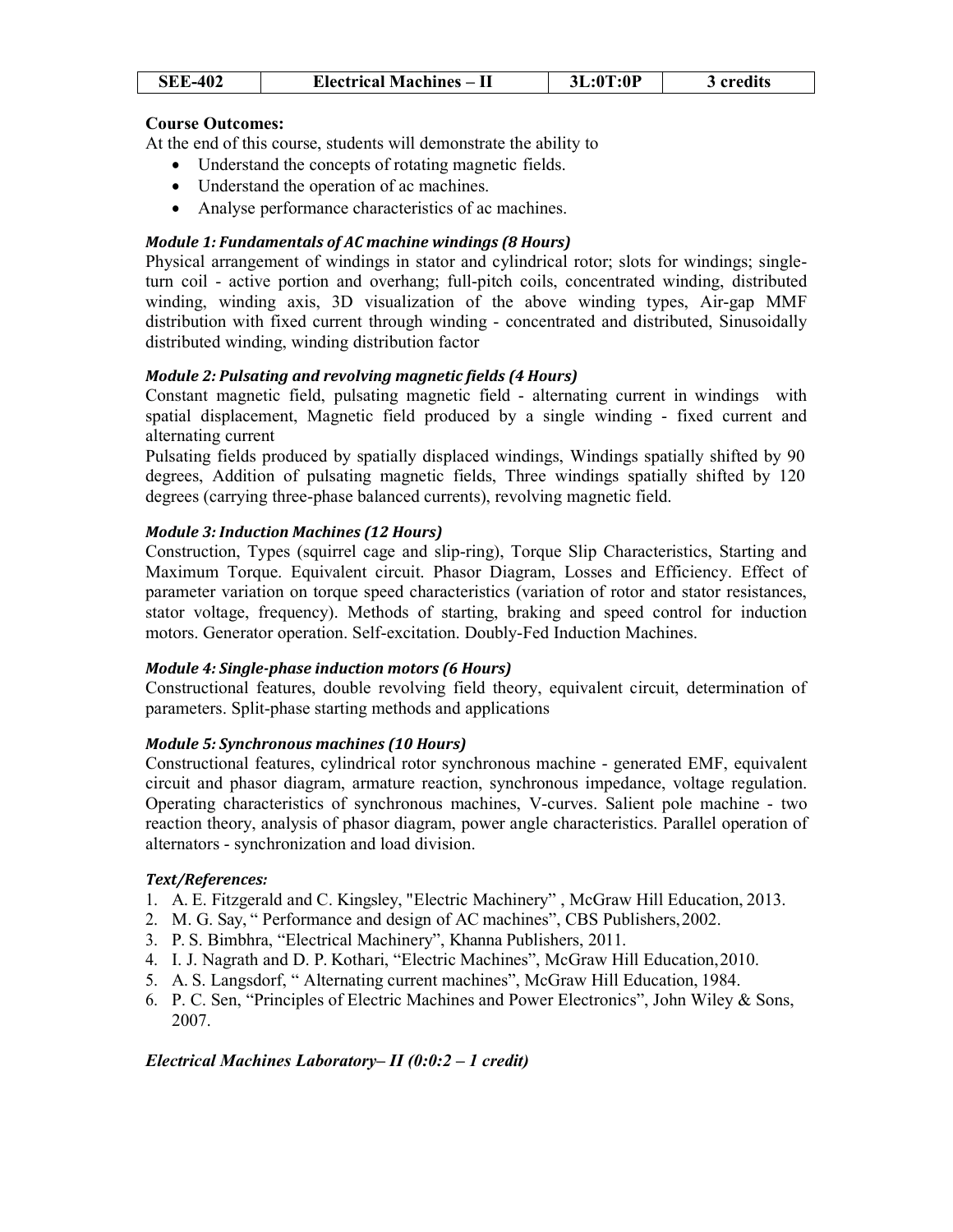| <b>SEE-401</b> | <b>Power Electronics</b> | 3L:0T:0P | 3 credits |
|----------------|--------------------------|----------|-----------|
|                |                          |          |           |

At the end of this course students will demonstrate the ability to

- Understand the differences between signal level and power level devices.
- Analyse controlled rectifier circuits.
- Analyse the operation of DC-DC choppers.
- Analyse the operation of voltage source inverters.

# Module 1: Power switching devices (8Hours)

Diode, Thyristor, MOSFET, IGBT: I-V Characteristics; Firing circuit for thyristor; Voltage and current commutation of a thyristor; Gate drive circuits for MOSFET and IGBT.

# Module 2: Thyristor rectifiers (7Hours)

Single-phase half-wave and full-wave rectifiers, Single-phase full-bridge thyristor rectifier with Rload and highly inductive load; Three-phase full-bridge thyristor rectifier with R-load and highly inductive load; Input current wave shape and power factor.

#### Module 3: DC-DC buck converter (5Hours)

Elementary chopper with an active switch and diode, concepts of duty ratio and average voltage, power circuit of a buck converter, analysis and waveforms at steady state, duty ratio control of output voltage.

#### Module 4: DC-DC boost converter (5Hours)

Power circuit of a boost converter, analysis and waveforms at steady state, relation between duty ratio and average output voltage.

# Module 5: Single-phase voltage source inverter (10Hours)

Power circuit of single-phase voltage source inverter, switch states and instantaneous output voltage, square wave operation of the inverter, concept of average voltage over a switching cycle, bipolar sinusoidal modulation and unipolar sinusoidal modulation, modulation index and output voltage

# Module 6: Three-phase voltage source inverter (8Hours)

Power circuit of a three-phase voltage source inverter, switch states, instantaneous output voltages, average output voltages over a sub-cycle, three-phase sinusoidal modulation

# Text/References:

- 1. M. H. Rashid, " Power electronics: circuits, devices, and applications", Pearson Education India, 2009.
- 2. N. Mohan and T. M. Undeland, "Power Electronics: Converters, Applications and Design", John Wiley & Sons, 2007.
- 3. R. W. Erickson and D. Maksimovic, " Fundamentals of Power Electronics" , Springer Science & Business Media, 2007.
- 4. L. Umanand, "Power Electronics: Essentials and Applications", Wiley India, 2009.

# Power Electronics Laboratory (0:0:2 – 1 credit)